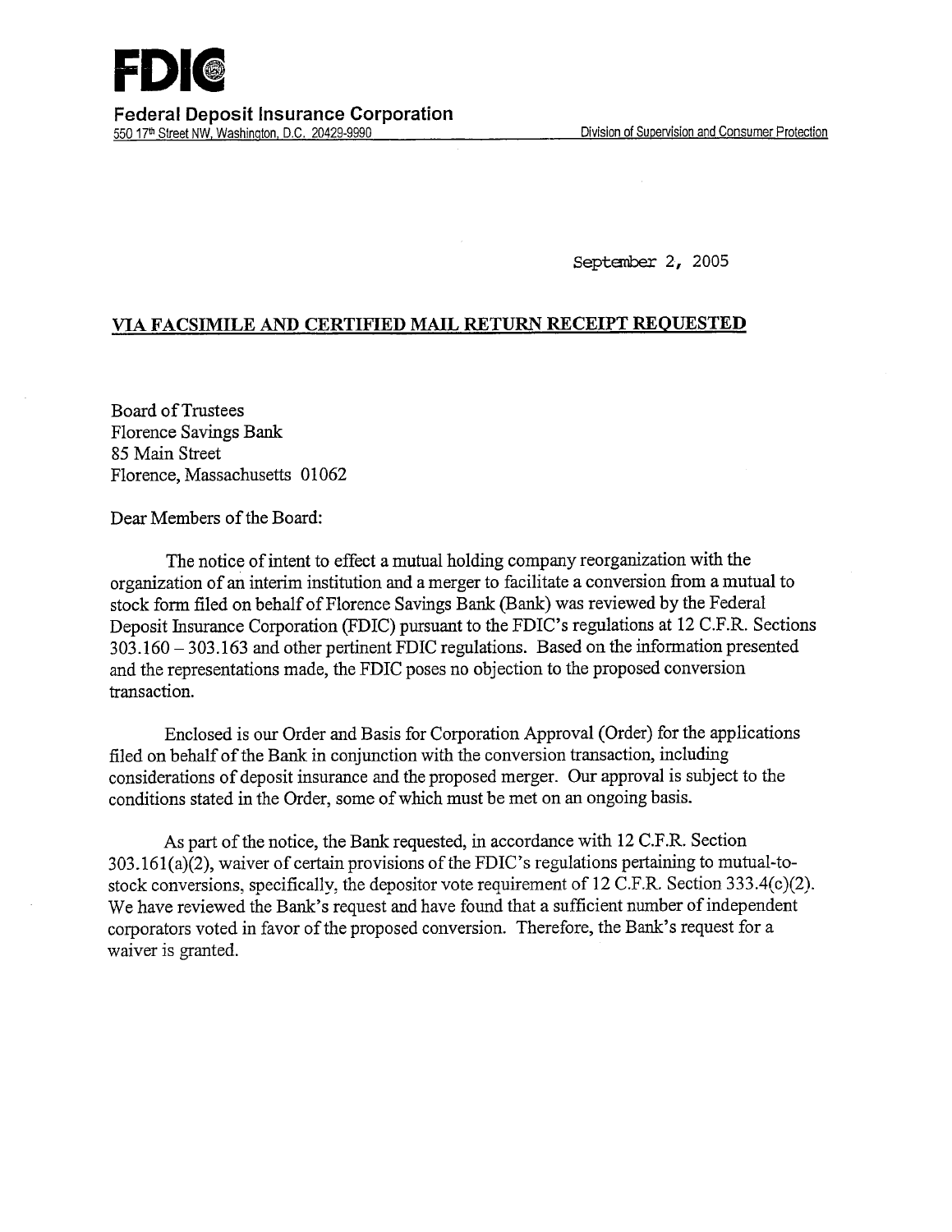Board of Directors Florence Savings Bank Page 2

Please notify the Boston Area Office in writing when the proposed transaction has been consummated. If an extension of time limit included in the Order is required, a letter requesting a specific extension of the limitation, including reasons therefore, should be submitted to the Boston Area Office.

Sincerely,

## **/S/**

John M. Lane Deputy Director

Enclosure

 $\bar{\psi}$ 

cc: Kathleen Brown Thacher Proffitt & Wood LLP 1700 Pennsylvania Avenue, N.W. Suite 800 Washington, **D.C. 20006**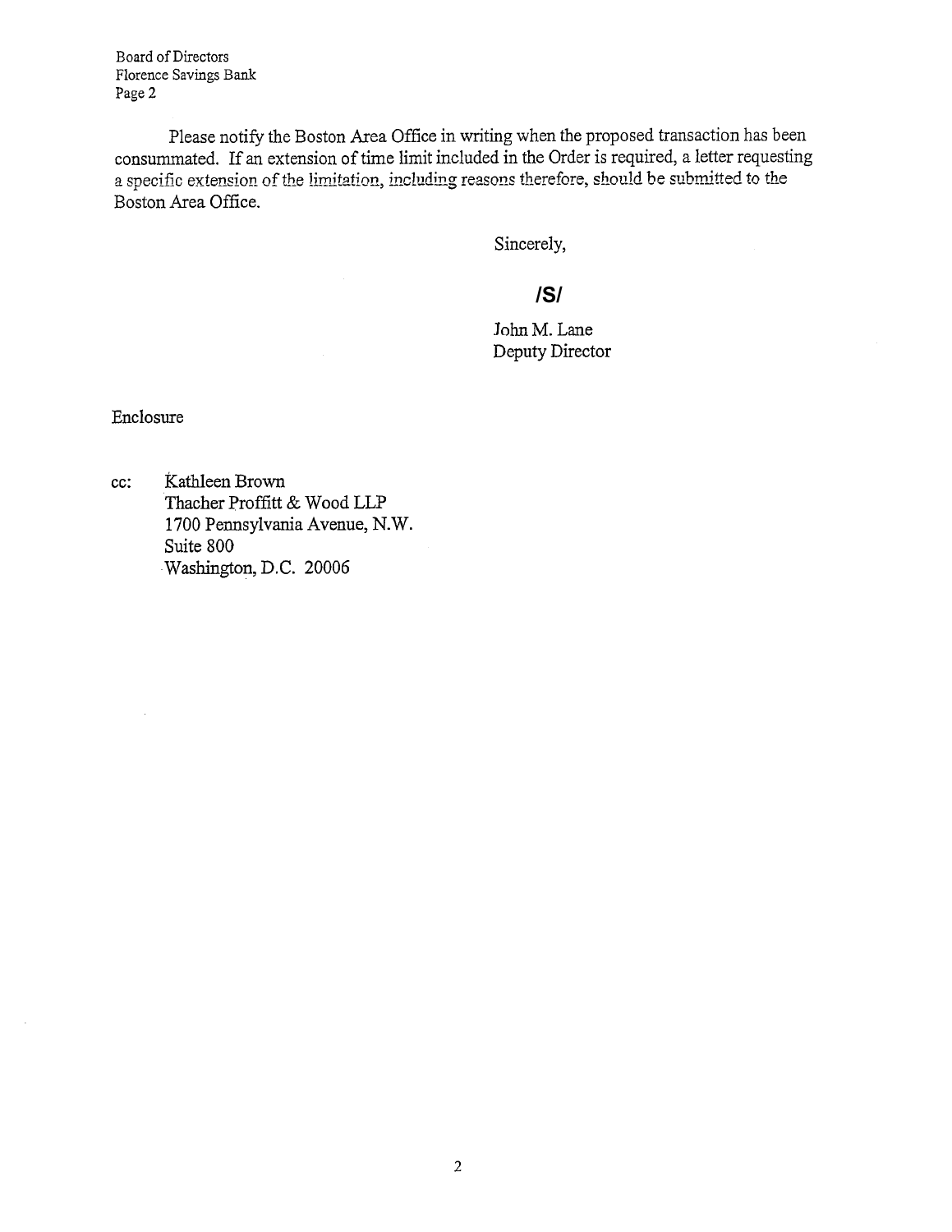## **FEDERAL DEPOSIT INSURANCE CORPORATION**

Florence Savings Bank Florence, Hampshire County, Massachusetts

Application for Federal Deposit Insurance and Consent to Merge

## **ORDER AND BASIS FOR CORPORATION APPROVAL**

Pursuant to Section *5* and Section 18(c) and other provisions of the Federal Deposit Insurance (FDI) Act, an application has been filed on behalf of Florence Savings Bank, Florence, Massachusetts (Mutual Institution), currently a state-chartered, mutually-owned Bank Insurance Fund (BTF) member with total resources of \$846,599,000 and total deposits of \$619,913,000 as of June 30, 2005, for the FDIC's consent to merge with Florence Interim Stock Savings Bank, Florence, Massachusetts, a proposed new interim, state-chartered stock savings bank. In addition, applications have been filed for Federal deposit insurance for Florence De Novo Mutual Savings Bank (a *de novo* mutual savings bank to be subsequently organized into a mutual holding company) and Florence Interim Stock Savings Bank.

The transaction is to effect the Mutual Institution's plan of reorganization which, solely to facilitate such undertaking, provides for:

- Mutual Institution to organize a new *de novo* mutual savings bank under Massachusetts law to be known as Florence De Novo Interim Mutual Savings Bank.
- Florence De Novo Interim Mutual Savings Bank to reorganize its mutual savings bank to become a mutual holding company to be known as Florence Bancorp, MHC.
- Florence Bancorp, MHC to establish a Massachusetts stock corporation subsidiary to be known as Florence Interim Stock Savings Bank.
- Mutual Institution to immediately merge with and into Florence Interim Stock Savings Bank, under the name of Florence Savings Bank, but with the charter of the Florence Interim Stock Savings Bank surviving (Resultant Bank or Florence Savings Bank).

Upon consummation of the reorganization, the deposits of the Florence Savings Bank will continue to be insured under the BIF. On the effective date of the reorganization, Florence Savings Bank will be a stock bank that is wholly owned by Florence Bancorp, MHC. An application for the establishment of Florence Bancorp, MHC, has been filed with the Board of Governors of the Federal Reserve System. Following consummation of the merger, Florence Savings Bank will operate the same banking business, with the same management, at the same locations now being served by the Mutual Institution. The proposed transaction, per se, will not alter the competitive structure of banking in the market served by the Mutual Institution. Florence Savings Bank's main office will continue to be located at 85 Main Street, Florence, Massachusetts.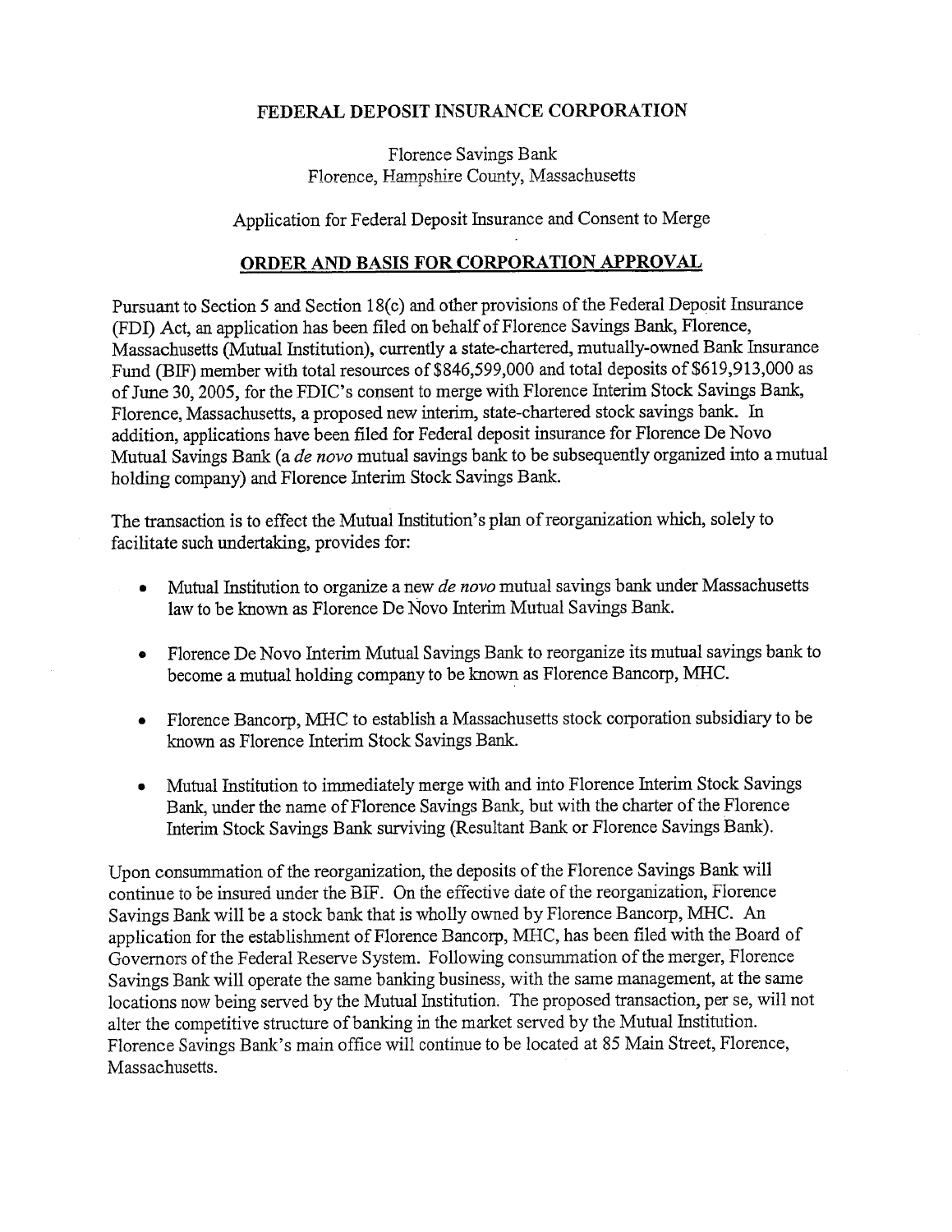Notice of the proposed transaction, in a form approved by the FDIC, has been published pursuant to the FDI Act. A review of available information, including the Community Reinvestment Act (CRA) Statement of the proponent, disclosed no inconsistencies with the purposes of the CRA. Florence Savings Bank is expected to continue to meet the credit needs of its entire community, consistent with the safe and sound operation of the institution.

In connection with the applications, the FDIC has taken into consideration the financial and managerial resources and future prospects of the proponent banks and the Resultant Bank, the convenience and needs of the community to be served, and the effectiveness of the Resultant Bank's efforts in combating money laundering activities. In connection with the applications for deposit insurance, the FDIC has taken into consideration the financial history and condition; adequacy of the capital structure; future earnings prospects; general character and fitness of management; risk to the insurance fund; convenience and needs of the community; and consistency of corporate powers. Having found favorably on all statutory factors and having considered other relevant information, including reports on the competitive factors furnished by the Comptroller of the Currency, the Board of Governors of the Federal Reserve System, the Office of Thrift Supervision, and the Attorney General of the United States, it is the FDIC's judgment that the applications should be and hereby are approved, subject to the following conditions:

- 1. That, except for the proposed transfer of stock to Florence Bancorp MHC, no shares of the stock of Florence Savings Bank shall be sold, transferred or otherwise disposed of, to any person (including any Employee Stock Ownership Plan) unless prior notice is provided to, and non-objection is received from, the FDIC;
- 2. That, prior to a sale, transfer or other disposition of any shares of Florence Savings Bank by Florence Bancorp, MHC, to any person (including any Employee Stock Ownership Plan) or a conversion of Florence Bancorp, MHC, to stock form, Florence Savings Bank will provide written notification to the FDIC and provide the FDIC with copies of all documents filed with the state and Federal banking and/or securities regulators in connection with any sale, transfer, disposition or conversion;
- 3. That, should any shares of stock of Florence Savings Bank be issued to persons other than Florence Bancorp, MHC, any dividends waived by Florence Bancorp, MHC, must be retained by Florence Savings Bank and segregated, earmarked or otherwise identified on its books and records; such amounts must be taken into account in any valuation of the institution and factored into the calculation *used in* establishing a fair and reasonable basis for exchanging shares in any subsequent conversion of Florence Bancorp, MHC, to stock form; such amounts shall not be available for payment to or the value thereof transferred to minority shareholders, by any means including through dividend payments or at liquidation;
- 4. That, any change in proposed management, including the board of directors, will render this approval null and void unless such proposal is approved by the FDIC prior to the consummation of the proposed transaction;